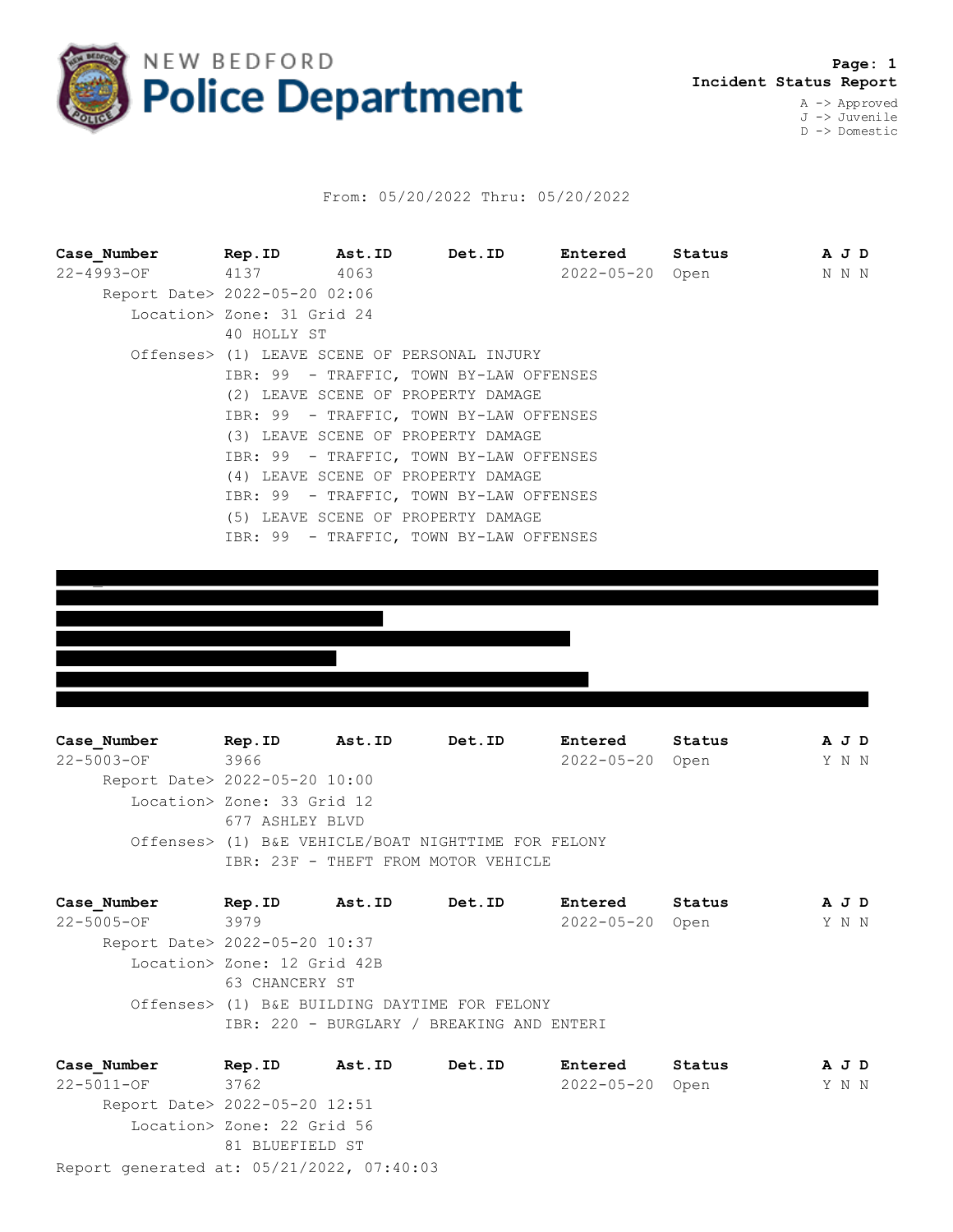

 **Page: 2 Incident Status Report** A -> Approved

J -> Juvenile D -> Domestic

 Offenses> (1) LARCENY UNDER \$1200 SINGLE SCHEME c266 §30(1) IBR: 23H - ALL OTHER LARCENY

**Case\_Number Rep.ID Ast.ID Det.ID Entered Status A J D** 22-5020-OF 4040 2022-05-20 Open Y N N Report Date> 2022-05-20 14:57 Location> Zone: 35 Grid 11C 507 MT PLEASANT ST Offenses> (1) ROBBERY, ARMED IBR: 120 - ROBBERY

**Case\_Number Rep.ID Ast.ID Det.ID Entered Status A J D** 22-5024-OF 3970 2022-05-20 Open Y N N Report Date> 2022-05-20 16:39 Location> Zone: 35 Grid 28 146 DAKOTA CT Offenses> (1) B&E BUILDING DAYTIME FOR FELONY IBR: 220 - BURGLARY / BREAKING AND ENTERI

**Case\_Number Rep.ID Ast.ID Det.ID Entered Status A J D** 22-5029-OF 4094 2022-05-20 Open N N N Report Date> 2022-05-20 17:47 Location> Zone: 21 Grid 59 116 COUNTY ST Offenses> (1) LARCENY FROM PERSON IBR: 23H - ALL OTHER LARCENY

**Case\_Number Rep.ID Ast.ID Det.ID Entered Status A J D** 22-5030-OF 4085 2022-05-20 Open Y N N Report Date> 2022-05-20 18:51 Location> Zone: 11 Grid 39B 640 PLEASANT ST Offenses> (1) A&B IBR: 13B - SIMPLE ASSAULT

**Case\_Number Rep.ID Ast.ID Det.ID Entered Status A J D** 22-5038-OF 3972 4062 2022-05-20 Open N N N Report Date> 2022-05-20 21:32 Location> Zone: 14 Grid 37A 244 MAXFIELD ST Offenses> (1) A&B WITH DANGEROUS WEAPON IBR: 13A - AGGRAVATED ASSAULT

**Case\_Number Rep.ID Ast.ID Det.ID Entered Status A J D** 22-5042-OF 4016 2022-05-20 Open Y N N Report Date> 2022-05-20 23:23 Location> Zone: 21 Grid 53 120 GRINNELL ST Offenses> (1) MOTOR VEH, MALICIOUS DAMAGE TO c266 §28(a)